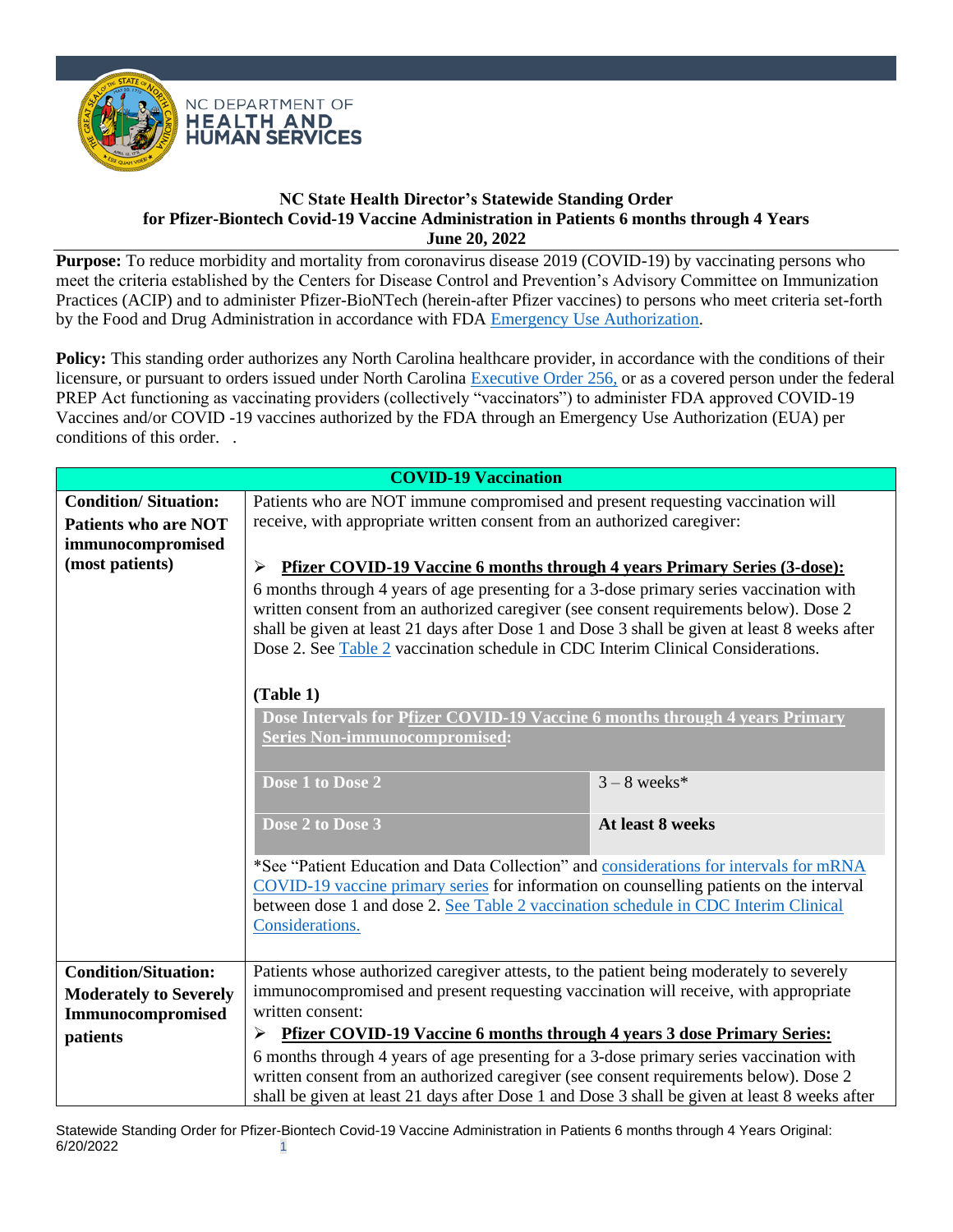



|                            | Dose 2. See CDC Table 3 Vaccination Schedule for people who are Moderately to Severely<br>Immunocompromised.                                                                      |                                                                                |  |
|----------------------------|-----------------------------------------------------------------------------------------------------------------------------------------------------------------------------------|--------------------------------------------------------------------------------|--|
|                            |                                                                                                                                                                                   |                                                                                |  |
|                            | Dose Intervals for Pfizer COVID-19 Vaccine 6 months through 4 years                                                                                                               |                                                                                |  |
|                            | <b>Primary Series Moderately to Severely Immunocompromised</b>                                                                                                                    |                                                                                |  |
|                            | Dose 1 to Dose 2                                                                                                                                                                  |                                                                                |  |
|                            | Dose 2 to Dose 3                                                                                                                                                                  | $3 - 8$ weeks*<br>At least 8 weeks                                             |  |
|                            |                                                                                                                                                                                   |                                                                                |  |
|                            | *See "Patient Education and Data Collection" and considerations for intervals for mRNA<br>COVID-19 vaccine primary series for information on counselling patients on the interval |                                                                                |  |
|                            | between dose 1 and dose 2. See CDC Table 3 Vaccination Schedule for people who are                                                                                                |                                                                                |  |
|                            | Moderately to Severely Immunocompromised                                                                                                                                          |                                                                                |  |
|                            |                                                                                                                                                                                   |                                                                                |  |
| <b>Condition</b>           | In addition to criteria above, the following conditions regarding consent must be met:                                                                                            |                                                                                |  |
|                            | Patients (recipients of vaccine) 6 months through 4 years of age presenting for a 1 <sup>st</sup> ,<br>$\bullet$                                                                  |                                                                                |  |
|                            | 2 <sup>nd</sup> or 3 <sup>rd</sup> primary series dose of Pfizer and whose parent or legal guardian has                                                                           |                                                                                |  |
|                            | Use Authorization (EUA) status. (See table below for clarification).                                                                                                              | provided written consent to the vaccine will be vaccinated under FDA-Emergency |  |
|                            |                                                                                                                                                                                   |                                                                                |  |
|                            | <b>Assessment Criteria</b>                                                                                                                                                        |                                                                                |  |
| <b>Assessment Criteria</b> | Patients 6 months through 4 years of age shall be vaccinated with Pfizer COVID-19                                                                                                 |                                                                                |  |
|                            | Vaccine based on:                                                                                                                                                                 |                                                                                |  |
|                            | 1. The conditions/situations of this order (see above).                                                                                                                           |                                                                                |  |
|                            | The patient is presenting for first dose of Pfizer and there is no history of previous                                                                                            |                                                                                |  |
|                            | COVID-19 vaccination, regardless of brand.                                                                                                                                        |                                                                                |  |
|                            | The patient is presenting for a primary series dose of Pfizer and the minimum<br>3.                                                                                               |                                                                                |  |
|                            | interval between doses has been met (for further guidance see CDC Clinical<br>Considerations COVID-19 vaccination schedule for people who are NOT                                 |                                                                                |  |
|                            |                                                                                                                                                                                   | moderately or severely immunocompromised or COVID-19 vaccination schedule      |  |
|                            | for people who are moderately or severely immunocompromised).                                                                                                                     |                                                                                |  |
|                            | 4. Availability of maroon cap under 5 vaccine formulation.                                                                                                                        |                                                                                |  |
|                            | <b>Plan of Care</b>                                                                                                                                                               |                                                                                |  |
| <b>Actions</b>             | <b>Patient Education and Data Collection</b>                                                                                                                                      |                                                                                |  |
|                            | Prior to patients receiving the COVID-19 vaccine, the vaccinator or designee (if delegation                                                                                       |                                                                                |  |
|                            | permitted by licensure and/or law) shall provide anticipatory guidance regarding<br>vaccination to the patient, which at a minimum shall include:                                 |                                                                                |  |
|                            | 1. Review CDC Pre-Vaccination Checklist for COVID-19 Vaccine.                                                                                                                     |                                                                                |  |
|                            | Fact Sheet for Recipients and Caregivers About Pfizer-BioNTech COVID-19<br>2.                                                                                                     |                                                                                |  |
|                            | Vaccine for 6 Months through 4 Years of Age. Patient's authorized caregiver                                                                                                       |                                                                                |  |
|                            | should consult primary care or other health care provider if they have questions                                                                                                  |                                                                                |  |

Statewide Standing Order for Pfizer-Biontech Covid-19 Vaccine Administration in Patients 6 months through 4 Years Original:<br>6/20/2022 6/20/2022 2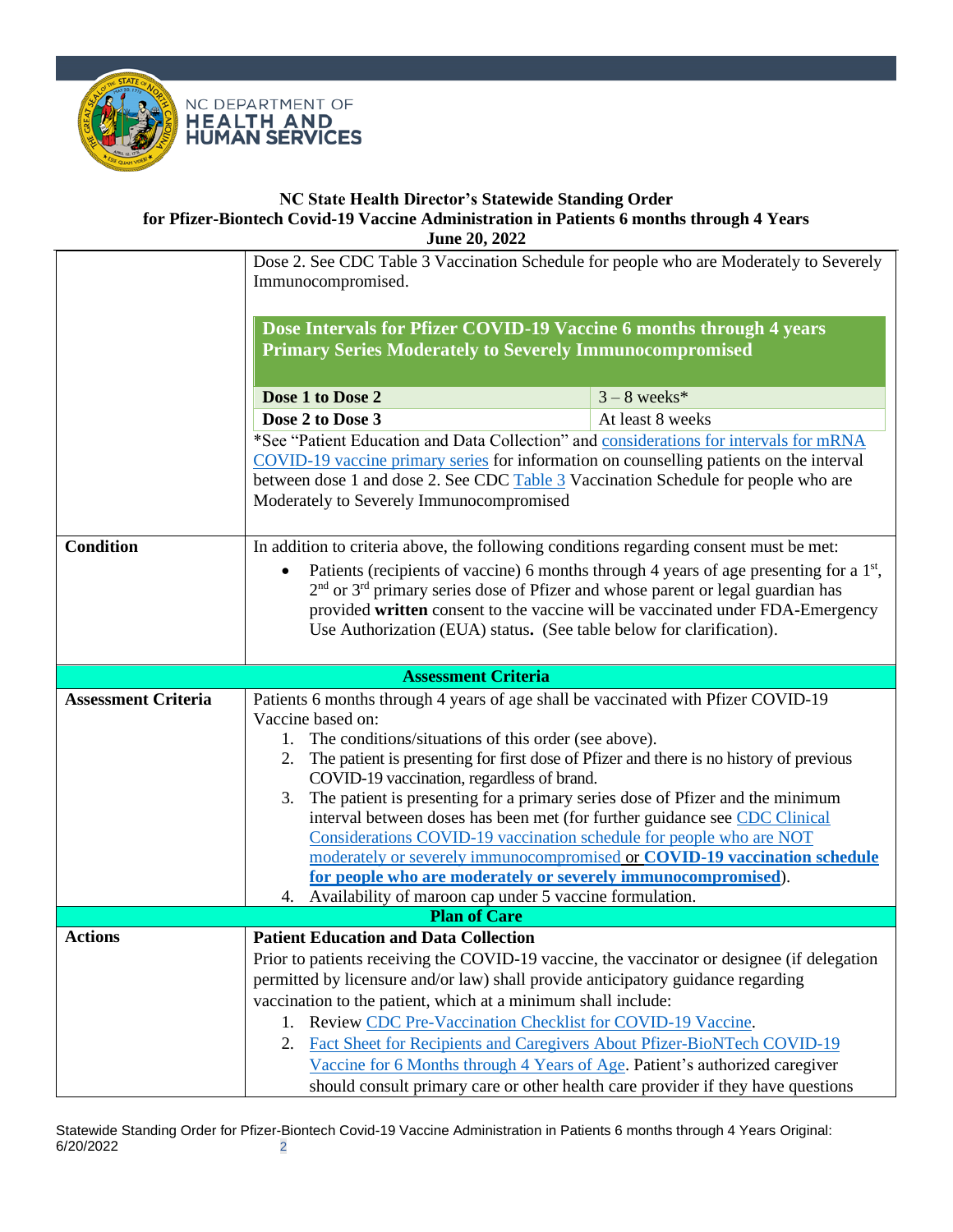

# **NC State Health Director's Statewide Standing Order**

## **for Pfizer-Biontech Covid-19 Vaccine Administration in Patients 6 months through 4 Years June 20, 2022**

|    | regarding which COVID-19 vaccine they should receive. Refer to Interim Clinical         |
|----|-----------------------------------------------------------------------------------------|
|    | Considerations for latest vaccine information.                                          |
|    | 3. V-safe information sheet to vaccine recipients/caregivers and encourage vaccine      |
|    | recipients to participate in V-safe.                                                    |
|    |                                                                                         |
|    | <b>Pfizer COVID-19 Vaccine 6 months through 4 years:</b>                                |
|    | <b>Administration Procedures</b>                                                        |
|    | 1. Review Interim Clinical Considerations for Use of COVID-19 Vaccines Currently        |
|    | Approved or Authorized in the United States.                                            |
|    | 2. Pfizer COVID-19 vaccine for pediatric patients 6 months through 4 years of age is    |
|    | supplied in a MAROON CAP formulation. No other formulation should be used in            |
|    | this population. The vaccinator shall be familiar with procedures for preparation,      |
|    | storage & handling of the Pfizer formulation they are using.                            |
|    | a. Review the Fact Sheet for Healthcare Providers Administering Pfizer                  |
|    | Vaccine for 6 Months Through 4 Years (MAROON CAP ONLY)                                  |
| 3. | Appropriate medical treatment and clinical staff able to manage immediate allergic      |
|    | reactions must be immediately available in the event an acute anaphylactic reaction     |
|    | occurs following administration of mRNA COVID-19 vaccine.                               |
| 4. | A medical provider, defined as a physician, physician assistant, nurse practitioner,    |
|    | or a pharmacist authorized to order COVID-19 vaccines by the PREP Act must be           |
|    | accessible to provide medical supervision of the vaccination site/service, to assess    |
|    | and evaluate individuals who present with contraindications or precautions to           |
|    | vaccination, and to answer questions or address problems with carrying out this         |
|    | standing order. This may be telephone or virtual accessibility.                         |
|    | 5. Review Special Circumstances, Precautions, Contraindications, and Criteria or        |
|    | Circumstances for Notifying Medical Provider sections of this standing order            |
|    | <b>before</b> administering the COVID-19 vaccine. More information is available at this |
|    | site - CDC COVID-19 Vaccines for Special Populations.                                   |
| 6. | Following the current CDC Pre-Vaccination Checklist for COVID-19 Vaccines,              |
|    | instruct patients accordingly or consult with overseeing provider.                      |
|    | The pre-vaccination checklist shall be followed with the following<br>a.                |
|    | exception: COVID-19 vaccination should <i>not</i> be deferred in patients who           |
|    | received monoclonal antibody treatment or convalescent plasma.                          |
| 7. | When vaccinating a minor with Pfizer COVID-19 vaccine, consent must be                  |
|    | obtained from the patient's authorized caregiver prior to administration per            |
|    | conditions of this order, agency policy and in accordance with NC General Statute       |
|    | 90-21.13 and Minor Consent Law and Session Law 2021-110. (Section 9, a1)                |
| 8. | Personal Protective Equipment: Before administering the COVID-19 vaccination,           |
|    | don appropriate personal protective equipment (PPE) per CDC guidelines for              |
|    | COVID-19 vaccinations to protect against the transmission of COVID-19.                  |
|    |                                                                                         |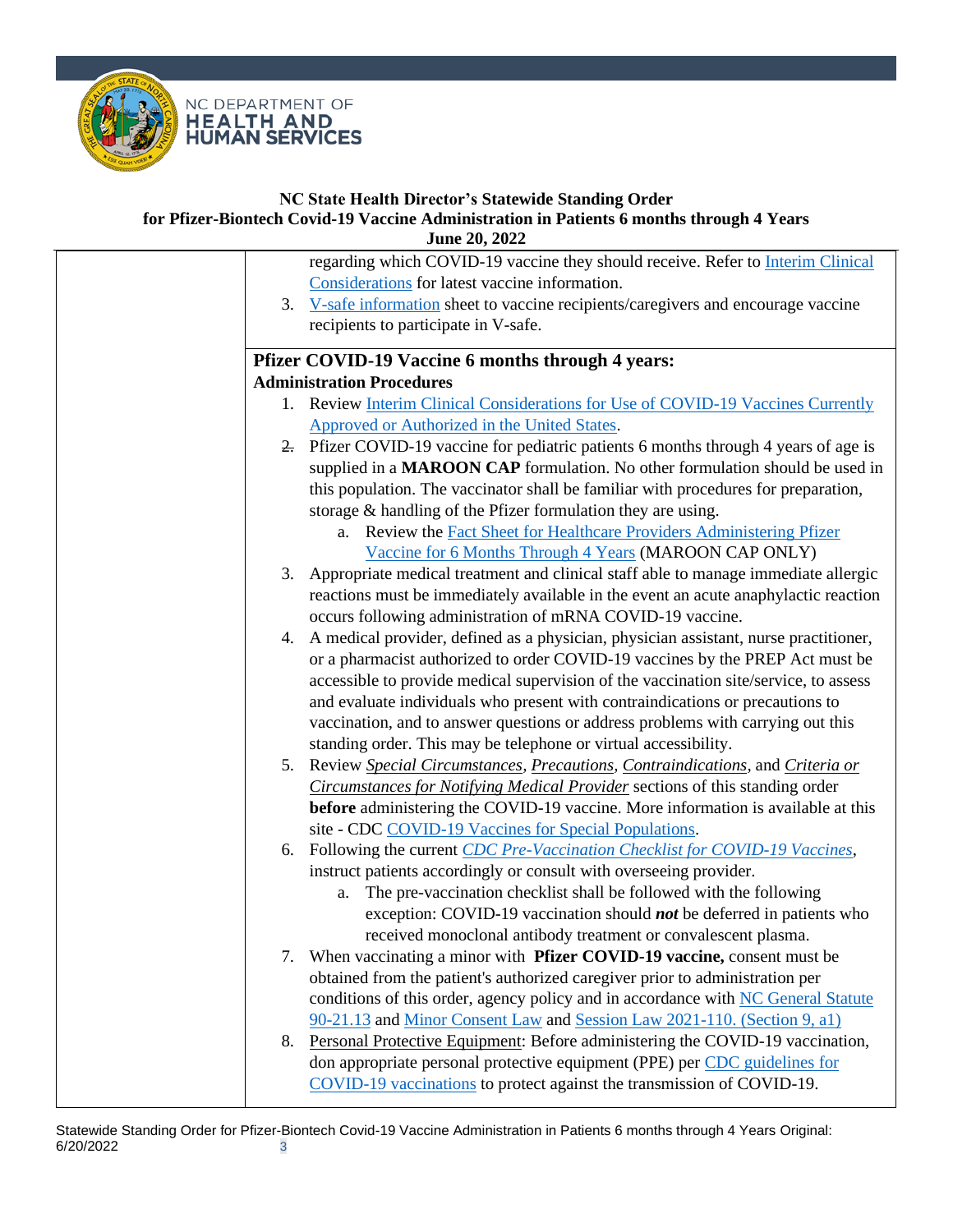

# **Vaccine Product & Preparation**:

**1. Vaccine product:** Ensure the appropriate Pfizer formulation is selected. In general, the same mRNA vaccine product should be used for all doses in the primary series. See [CDC guidance for exceptional situations.](https://www.cdc.gov/vaccines/covid-19/clinical-considerations/interim-considerations-us.html#:~:text=the%20primary%20series.-,In%20exceptional%20situations,-in%20which%20the) The Pfizer formulation for ages 6 months through 4 years has a **MAROON CAP** and label. PLEASE NOTE: Vial labels and carton labels may state "Age 2y to  $\lt 5y$ " or "Age 6m to  $\lt 5y$ ". Vials with either printed age range CAN be used for individuals 6 months through 4 years of age. This vaccine must be diluted before use. Use of any other formulation in this age group will result in administration error.

\_\_\_\_\_\_\_\_\_\_\_\_\_\_\_\_\_\_\_\_\_\_\_\_\_\_\_\_\_\_\_\_\_\_\_\_\_\_\_\_\_\_\_\_\_\_\_\_\_\_\_\_\_\_\_\_\_\_\_\_\_\_\_\_\_\_\_\_\_\_\_\_

**2. Preparation**: Prepare vaccine, observing aseptic technique, according to the manufacturer's instructions. Follow manufacturer's guidance for storing/handling prepared vaccine. When using the **MAROON CAP** formulation, refer to [Pfizer](https://www.fda.gov/media/159312/download)  [COVID-19 Vaccine Fact Sheet for Health Care Providers Dose Preparation for 6](https://www.fda.gov/media/159312/download)  [months through 4 years formulation \(MAROON CAP\)](https://www.fda.gov/media/159312/download)

# **3. Dosing:**

- a. Administer 0.2 mL (3 µg) Pfizer COVID-19 vaccine to patients 6 months through 4 years of age.
- b. Patients shall receive the same brand of COVID-19 vaccine for their entire primary series. If a dose of a different mRNA product is inadvertently administered, that dose is valid and does not need to be repeated. For further information see guidance on vaccine administration errors and deviations (CDC Interim Clinical [Considerations for COVID-19 Vaccine](https://www.cdc.gov/vaccines/covid-19/clinical-considerations/interim-considerations-us.html#appendix-c)  [Administration Appendix C\)](https://www.cdc.gov/vaccines/covid-19/clinical-considerations/interim-considerations-us.html#appendix-c).
- c. Patients shall be vaccinated with the age-appropriate Pfizer product/dose based on the age they are on the day they present for vaccination. See CDC Interim Clinical Considerations – [Transitioning from younger to older age](https://www.cdc.gov/vaccines/covid-19/clinical-considerations/interim-considerations-us.html#:~:text=for%20further%20information.-,Transitioning%20from%20a%20younger%20to%20older%20age%20group,-People%20should%20receive)  [group.](https://www.cdc.gov/vaccines/covid-19/clinical-considerations/interim-considerations-us.html#:~:text=for%20further%20information.-,Transitioning%20from%20a%20younger%20to%20older%20age%20group,-People%20should%20receive)
- d. Individuals who will turn from 4 years to 5 years of age between any doses in the primary series may receive, based on local protocol and parent/guardian choice, and according to the standing order for that formulation:
	- 1. a 2-dose primary series with the Pfizer-BioNTech COVID-19 Vaccine authorized for use in individuals 5 through 11 years of age (each 0.2 mL dose containing 10 mcg mRNA, supplied in multiple dose vials with orange caps and labels with orange borders)

**OR**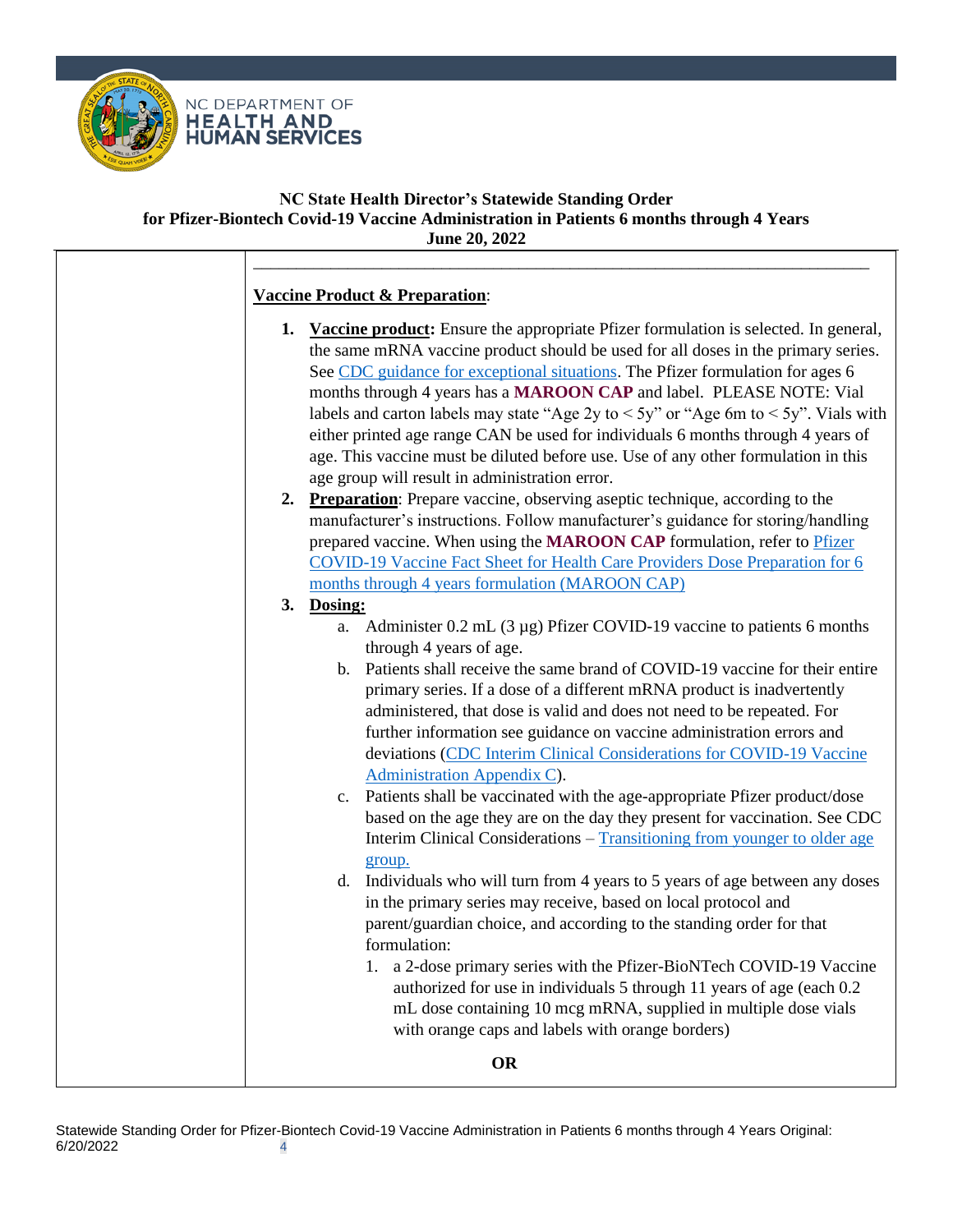

|                            | <b>June 20, 2022</b>                                                       |                                                             |                       |
|----------------------------|----------------------------------------------------------------------------|-------------------------------------------------------------|-----------------------|
| 2.                         | a 3-dose primary series initiated with the Pfizer-BioNTech COVID-19        |                                                             |                       |
|                            | Vaccine authorized for use in individuals 6 months through 4 years of      |                                                             |                       |
|                            | age (each 0.2 mL dose containing 3 mcg mRNA, supplied in multiple          |                                                             |                       |
|                            | dose vials with maroon caps). Each of Doses 2 and 3 may be with:           |                                                             |                       |
|                            |                                                                            | a. Pfizer-BioNTech COVID-19 Vaccine authorized for use in   |                       |
|                            |                                                                            | individuals 6 months through 4 years of age (supplied in    |                       |
|                            |                                                                            | multiple dose vials with maroon caps), or                   |                       |
|                            |                                                                            | b. Pfizer-BioNTech COVID-19 Vaccine authorized for use in   |                       |
|                            |                                                                            | individuals 5 years through 11 years of age (supplied in    |                       |
|                            |                                                                            | multiple dose vials with orange caps and labels with orange |                       |
|                            | borders)                                                                   |                                                             |                       |
| e.                         | When a patient inadvertently receives an incorrect/inappropriate dose of   |                                                             |                       |
|                            | COVID-19 vaccine, review Appendix C. Vaccine administration errors and     |                                                             |                       |
|                            | deviations, and take action as directed.                                   |                                                             |                       |
| 9.<br><b>Timing:</b>       |                                                                            |                                                             |                       |
|                            | a. All recommended doses of Pfizer shall be administered as close to the   |                                                             |                       |
|                            | recommended interval as possible. Doses that are given up to 4 days (the   |                                                             |                       |
|                            | "grace period") before the recommended interval are valid and should not   |                                                             |                       |
|                            | be repeated. The 4-day grace period shall not be used to prospectively     |                                                             |                       |
|                            | schedule or administer a COVID-19 vaccine dose earlier than                |                                                             |                       |
|                            | recommended. (See interval tables above)                                   |                                                             |                       |
|                            | b. People should receive the recommended age-appropriate vaccine dosage    |                                                             |                       |
|                            | based on their age on the day of vaccination. If a person moves from a     |                                                             |                       |
|                            | younger age group to an older age group during the primary series or       |                                                             |                       |
|                            | between the primary series and receipt of the booster dose(s), they should |                                                             |                       |
|                            | receive the vaccine product and dosage for the older age group for all     |                                                             |                       |
|                            | subsequent doses. For specific guidance see CDC Interim Clinical           |                                                             |                       |
|                            | Considerations on Transitioning from a younger to older age group          |                                                             |                       |
| c.                         | Timing (interval) of booster doses is determined by brand of COVID-19      |                                                             |                       |
|                            | Vaccine administered for Primary Series                                    |                                                             |                       |
|                            | d. (Also, see CDC Clinical Considerations for further guidance             |                                                             |                       |
| 10. Administration:        |                                                                            |                                                             |                       |
| a.                         | Route of Administration: Use the chart below to determine appropriate      |                                                             |                       |
|                            | needle gauge and site of intramuscular injection.                          |                                                             |                       |
| <b>Age of Patient</b>      | <b>Needle Gauge</b>                                                        | <b>Needle Length</b>                                        | <b>Injection Site</b> |
|                            |                                                                            |                                                             |                       |
| Infants, 6-12              | $25 \text{ mm}$                                                            | 1 inch                                                      | Anterolateral thigh   |
| months                     |                                                                            |                                                             |                       |
| <b>Toddlers, 1-2 years</b> | 25-32 mm                                                                   | 1-1.25 inch                                                 | Anterolateral thigh   |
|                            |                                                                            |                                                             |                       |

Statewide Standing Order for Pfizer-Biontech Covid-19 Vaccine Administration in Patients 6 months through 4 Years Original:<br>6/20/2022 5 6/20/2022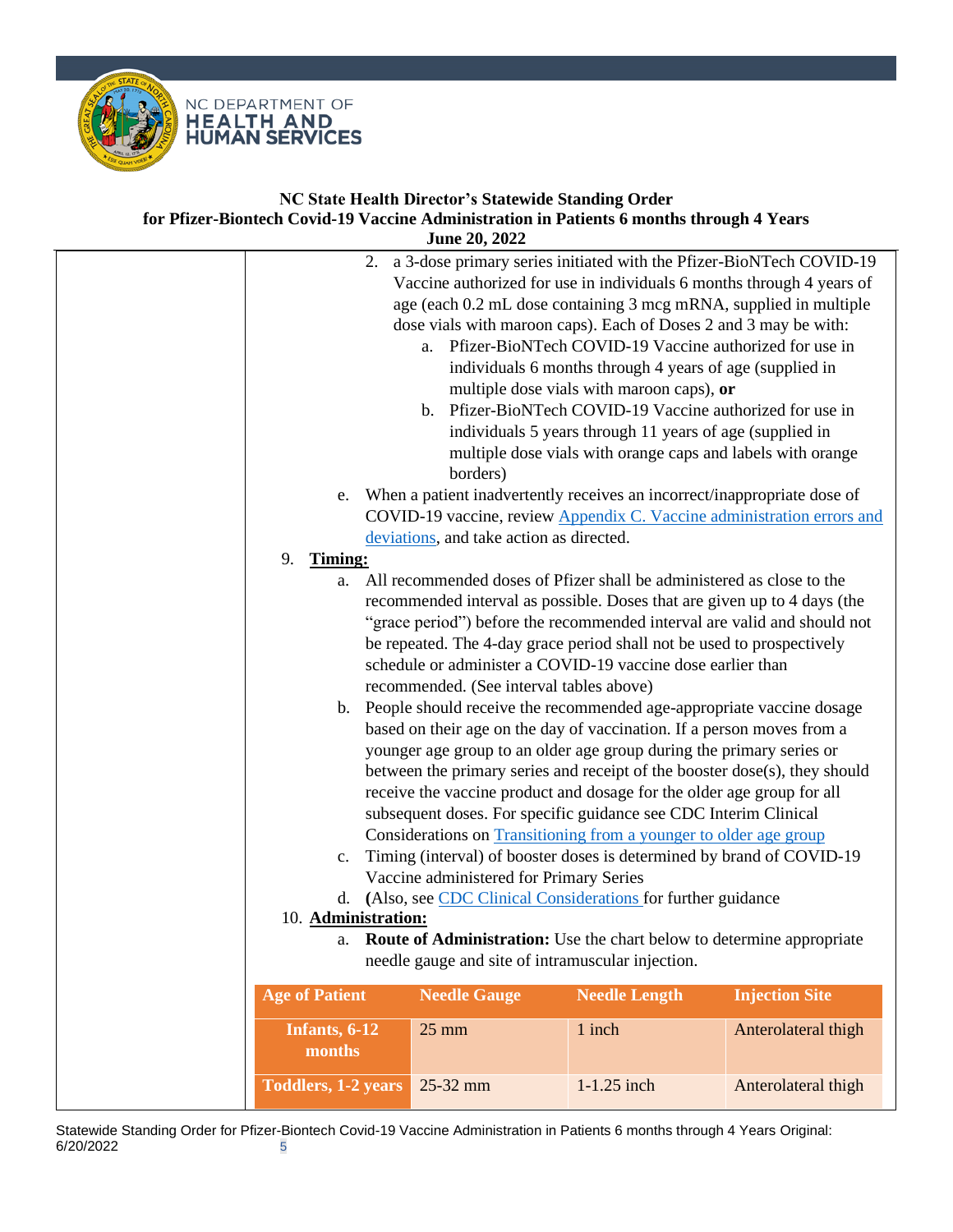

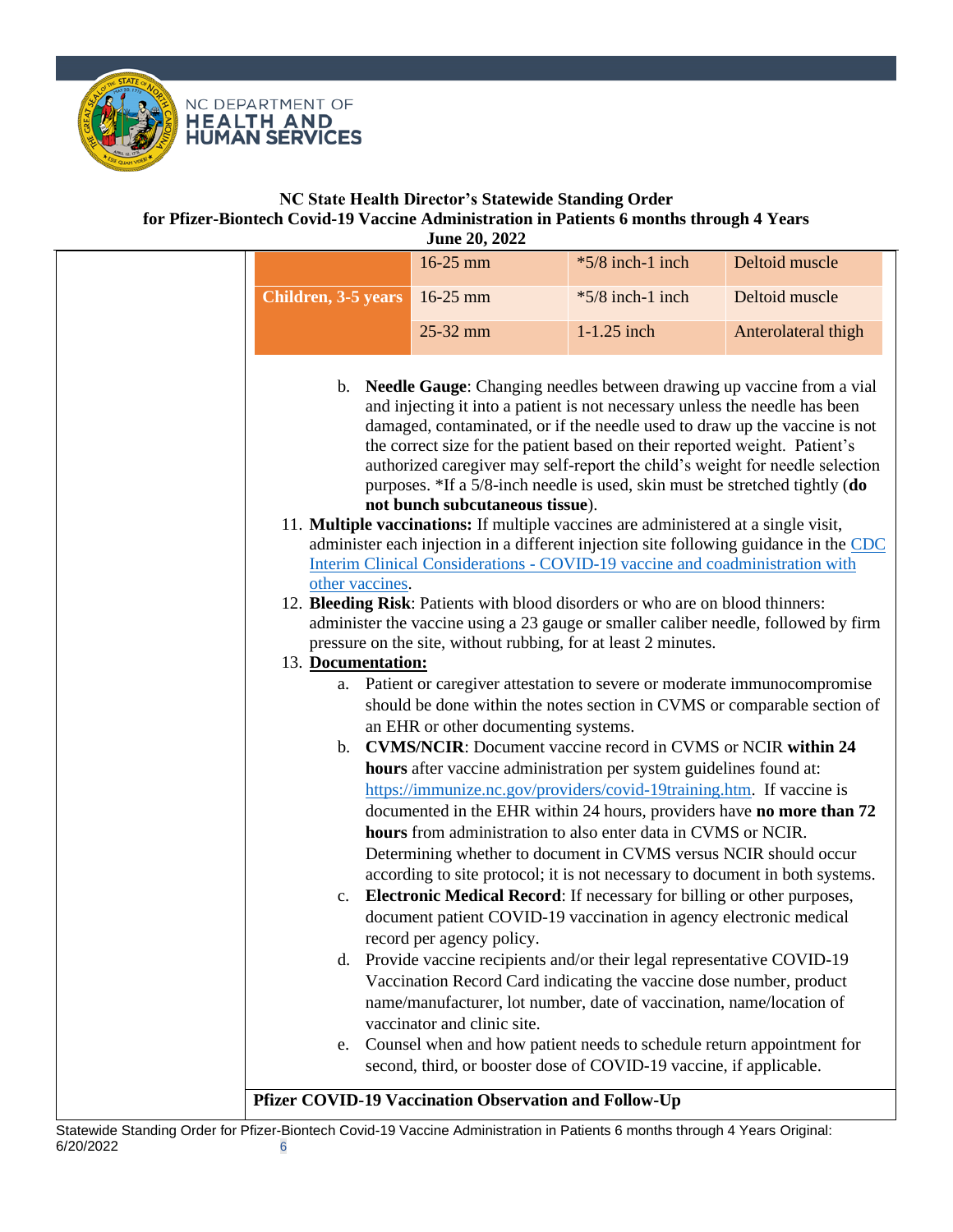

|                              | 1. Post-vaccination Observation: Nurses, EMS, or other individuals who are trained<br>and supervised by clinical staff shall observe patients post-vaccination for<br>immediate allergic reactions according to the Centers for Disease Control and<br>Prevention guidelines for the following time periods:<br>30 minutes:<br>a.                                                                                                                                                                                                                                                                                                                                       |
|------------------------------|-------------------------------------------------------------------------------------------------------------------------------------------------------------------------------------------------------------------------------------------------------------------------------------------------------------------------------------------------------------------------------------------------------------------------------------------------------------------------------------------------------------------------------------------------------------------------------------------------------------------------------------------------------------------------|
|                              | Persons with a history of an immediate allergic reaction of any<br>$\bullet$<br>severity to a non-COVID-19 vaccine<br>Persons with a history of anaphylaxis due to any cause<br>٠<br>People with a contraindication to a different type of COVID-19<br>$\bullet$<br>vaccine (for example, people with a contraindication to a viral<br>vector vaccine-Janssen/Johnson and Johnson who receive a mRNA<br>vaccine-Pfizer or Moderna/SPIKEVAX) should be observed for 30<br>minutes following vaccination.<br>Persons with an immediate (within 4 hours of exposure) non-severe<br>$\bullet$<br>allergic reaction to a COVID-19 vaccine or injectable therapy              |
|                              | b. 15 minutes: All other persons<br>Anaphylaxis Management: Be prepared to manage medical emergencies by<br>2.<br>following your emergency response policies, procedures, and standing orders for<br>any vaccine reaction, which must include appropriate equipment and medications<br>(e.g., epinephrine, diphenhydramine) where vaccines are provided to respond to<br>severe allergic reactions and anaphylaxis.<br>Syncope: Be prepared to manage syncope as it may occur in association with<br>3.<br>administration of injectable vaccines, particularly in adolescents. Procedures should<br>be in place to avoid injury from fainting.                          |
|                              |                                                                                                                                                                                                                                                                                                                                                                                                                                                                                                                                                                                                                                                                         |
| <b>Special Circumstances</b> | People who received COVID-19 vaccination outside the United States: The<br>recommendations for people vaccinated outside of the United States depend on the<br>vaccine(s) received for the primary series, whether the primary series was completed, and<br>whether a booster dose was received. Refer to Interim Clinical Considerations, Appendix E<br>(People who received COVID-19 vaccine outside the United States) and take action/consult<br>with medical provider as directed.                                                                                                                                                                                 |
|                              | Participants in clinical trials within or outside the United States who received all the<br>recommended primary series doses of a WHO-EUL COVID-19 vaccine (i.e., not placebo)<br>that is not FDA-approved or FDA-authorized are considered fully vaccinated. In addition,<br>individuals who received a vaccine that is not listed for emergency use by WHO but for<br>which a U.S. data and safety monitoring board or equivalent has independently confirmed<br>efficacy are considered fully vaccinated. *These persons require medical consultation. For<br>more information go to Appendix B. People who received COVID-19 vaccine as part of a<br>clinical trial |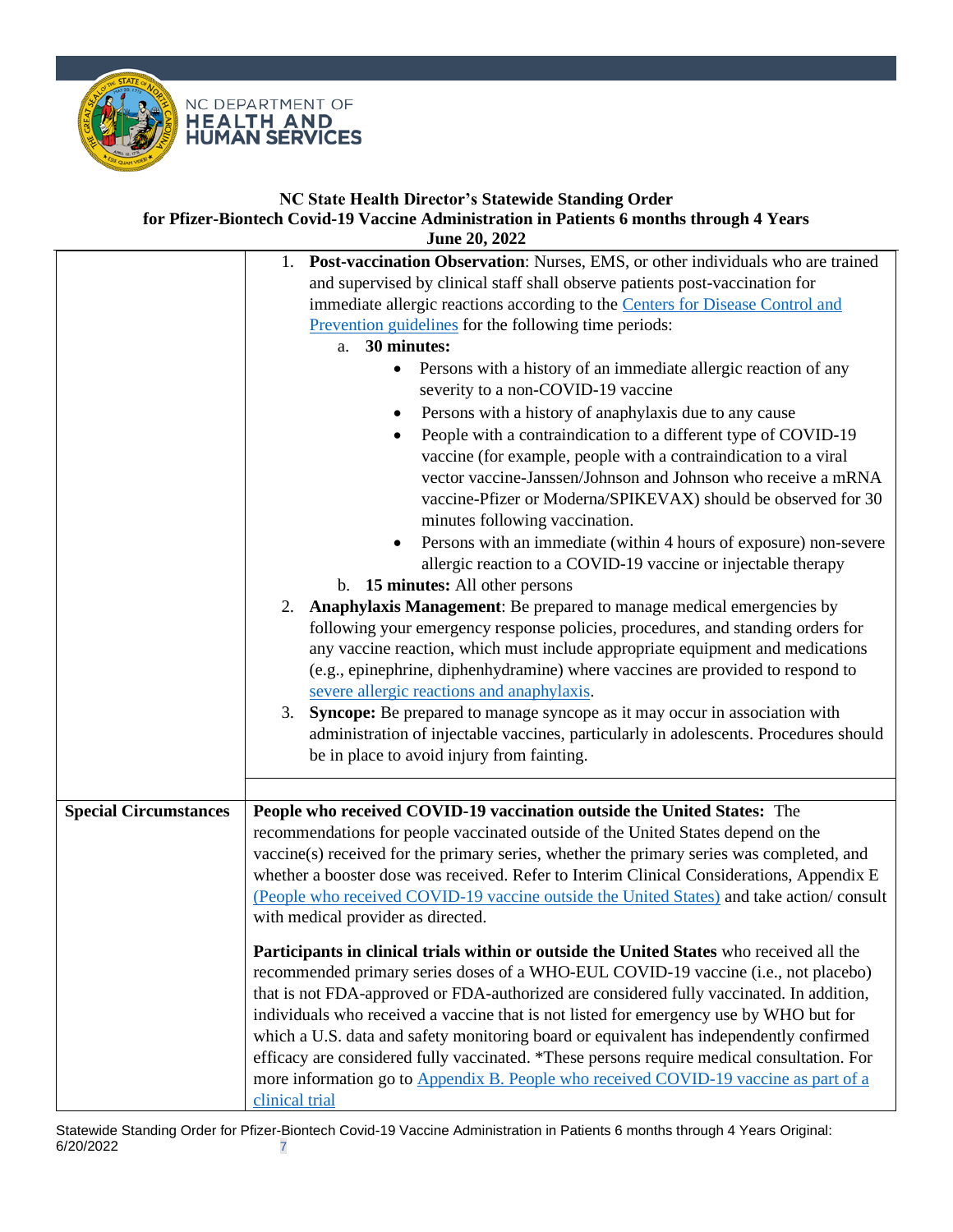



<span id="page-7-0"></span>

|                                             | Moderately or severely immunocompromised clinical trial participants should<br>1.<br>receive an additional dose of Pfizer-BioNTech COVID-19 Vaccine 28 days after<br>receiving the second vaccine dose of a primary series as detailed above, unless they<br>have received or plan to receive an additional or booster dose through a clinical<br>trial.<br>If clinical trial participants have questions about whether they should receive an<br>2.<br>additional and/or booster dose outside of the clinical trial, they should consult with<br>their healthcare provider. Clinical trial participants who did not receive all the<br>recommended doses, or who received other vaccines not listed above, should<br>consult with their healthcare provider to determine if they should receive an FDA-<br>approved or FDA-authorized COVID-19 vaccine series.                                                                                                                                                                                                                                                                                                                                                                                                                                                                                                                                                                                                                                          |
|---------------------------------------------|----------------------------------------------------------------------------------------------------------------------------------------------------------------------------------------------------------------------------------------------------------------------------------------------------------------------------------------------------------------------------------------------------------------------------------------------------------------------------------------------------------------------------------------------------------------------------------------------------------------------------------------------------------------------------------------------------------------------------------------------------------------------------------------------------------------------------------------------------------------------------------------------------------------------------------------------------------------------------------------------------------------------------------------------------------------------------------------------------------------------------------------------------------------------------------------------------------------------------------------------------------------------------------------------------------------------------------------------------------------------------------------------------------------------------------------------------------------------------------------------------------|
| <b>Follow-up</b>                            | Adverse events that occur in a recipient following COVID-19 vaccination should be<br>reported to VAERS. Vaccination providers are required by the FDA to report the following<br>that occur after COVID-19 vaccination under BLA or EUA:<br>1. Vaccine administration errors<br>Serious adverse events<br>2.<br>3. Cases of Multisystem Inflammatory Syndrome<br>4. Cases of COVID-19 that result in hospitalization or death<br>Reporting is encouraged for any other clinically significant adverse event, even if it is<br>uncertain whether the vaccine caused the event. Information on how to submit a report to<br>VAERS is available at https://vaers.hhs.govexternal icon or by calling 1-800-822-7967.                                                                                                                                                                                                                                                                                                                                                                                                                                                                                                                                                                                                                                                                                                                                                                                         |
| <b>Precautions for Use of</b><br>this Order | 1. Persons with a history of an immediate allergic reaction to any other vaccine other<br>than COVID-19 vaccine or to any injectable therapy (i.e., intramuscular,<br>intravenous, or subcutaneous vaccines or therapies [excluding subcutaneous<br>immunotherapy for allergies, i.e., "allergy shots"]). This includes people with a<br>history of an immediate allergic reaction to a vaccine or injectable therapy that<br>contains multiple components, one of which is a COVID-19 vaccine component,<br>even if it is unknown which component elicited the immediate allergic reaction.<br>Persons with a contraindication to one type of a COVID-19 vaccine (e.g., viral<br>2.<br>vector – Janssen/Johnson and Johnson) have a precaution to another (e.g., mRNA –<br>COMIRNATY/Pfizer or Moderna/SPIKEVAX) because of potential cross-reactive<br>hypersensitivity. Consultation with an allergist-immunologist should be considered<br>prior to vaccination and patients with this precaution should be vaccinated in a<br>health care setting where allergic reactions can be immediately managed and under<br>the supervision of a health care provider experienced in the management of severe<br>allergic reactions.<br>Patient self-reported moderate to severe acute illness.<br>3.<br>4. Persons with a precaution to vaccination must be counseled about the unknown<br>risks of experiencing a severe allergic reaction and balance these risks against the<br>benefits of vaccination. |